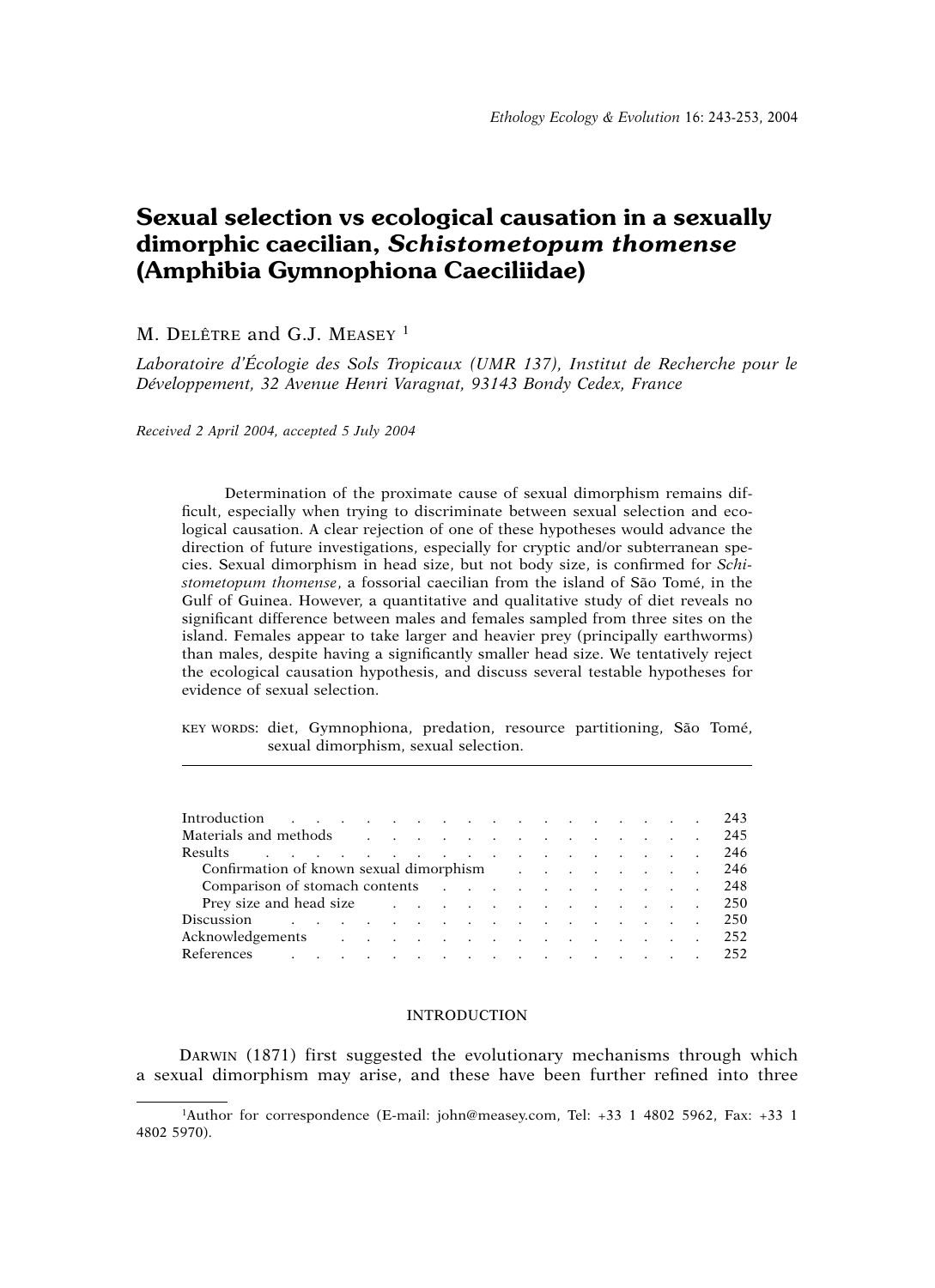proximate causes: sexual selection, fecundity selection, and ecological causation (or resource partitioning). Fecundity selection is most commonly evidenced by a sexual size dimorphism (SSD) where females are larger to facilitate an increased fecundity (but see SHINE 1991). SLATKIN (1984) showed the theoretical possibility of the evolution of sex differences in body size and/or feeding structures and behaviour as a result of resource distributions. More recently, TEMELES et al. (2000) demonstrated ecological causation as the mechanism through which the purple-throated carib hummingbird (*Eulampis jugularis*) evolved a sexually dimorphic beak; the sexes have their resources partitioned through different species and/or morphs of *Heliconia*. Although DARWIN (1871) suggested that ecological causation should be associated with a dimorphic feeding apparatus, it is recognized that proving ecological causation over sexual selection is difficult as the former may be an epiphenomenon of the latter (SHINE et al. 2002). Birds are often considered the "model organisms" for studies of sexual dimorphism, but SHINE (1991) and SHINE et al*.* (1998) highlighted problems caused by the similarity of adult body sizes in birds, and suggested using animals which displayed a wide range of adult body sizes.

Caecilians are poorly known, soil dwelling tropical amphibians, whose ecology still remains largely unstudied probably due to their subterranean habits (MEASEY et al. 2003a). Some caecilians are known to be able to double in size after sexual maturation (e.g. KUPFER et al. 2004). Sexual dimorphism has been studied in very few caecilians, among the few known morphological variants are: a larger head size in males (*Schistometopum* spp., *Scolecomorphus* spp. and *Hypogeophis rostratus*: NUSSBAUM & PFRENDER 1998, TEODECKI et al. 1998), differences in cloacal disk form (typhlonectids and ichthyophids: TAYLOR 1968, WILKINSON 1989, KRAMER et al. 2001), and annular and vertebral counts (*Scolecomorphus* spp.: NUSSBAUM 1985). Although diet has been specifically studied for very few species (e.g. VERDADE et al. 2000, GABORIEAU & MEASEY 2004, MEASEY et al. 2004), it is known that some terrestrial caecilians are predators of soil macrofauna, and particularly of soil ecosystem engineers (SEE, sensu LAVELLE et al. 1998): earthworms, ants and termites.

*Schistometopum thomense* (Barboza du Bocage) is a bright yellow caeciliid caecilian, endemic to the island of São Tomé in the Gulf of Guinea. Its startling yellow colour and apparent high densities make it a well known animal on the island. NUSSBAUM & PFRENDER (1998) revised the genus *Schistometopum*, relegating several species to synonymy; one of which "*ephele*" was described by TAYLOR (1965) on the basis of a proportionately smaller head size and difference in coloration. In their study, NUSSBAUM & PFRENDER (1998) described a microgeographic cline in colour and patterning, as well as describing the sexually dimorphic head morphology of *S. thomense* and its sister species *S. gregorii* from East Africa (see WILKINSON et al. 2003). However, no SSD was recorded for overall body size.

In *S. thomense*, the lack of SSD suggests that fecundity selection be ruled out for this viviparous species, leaving the more difficult determination between sexual selection and ecological causation mechanisms. Defining a clear sexual role for the observed dimorphism may require extensive behavioral observations; difficult within the soil environment and as yet unavailable for any caecilian species. Even were such roles defined, pronounced differences in diet would not allow one hypothesis to be rejected over the other. Thus, whilst ecological causation is extremely difficult to prove, its rejection due to insignificant differences in diet between sexes would leave sexual selection, by elimination, the cause of head dimorphism in *S. thomense*.

In this study we address the alternative hypothesis, proposed by NUSSBAUM & PFRENDER (1998), that the sexually dimorphic head size in *Schistometopum*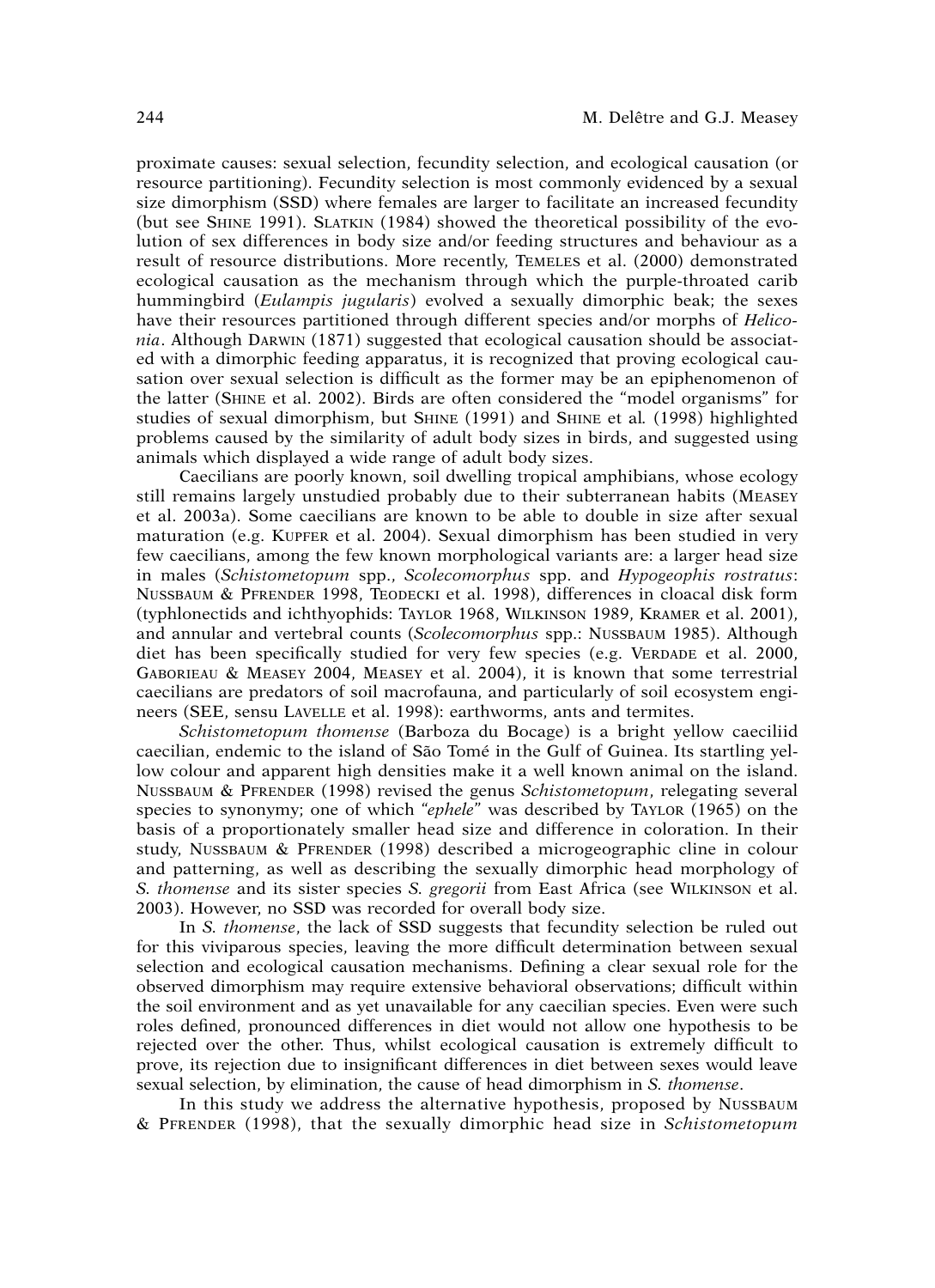# Caecilian sexual dimorphism 245

*thomense* results from resource partitioning (ecological causation) or sexual selection. We use a recent collection of *S. thomense* from three localities on São Tomé. We first assess the collection with regard to overall size differences between the sexes, and the sexually dimorphic head size, both previously investigated (NUSSBAUM & PFRENDER 1998). We then use the mass, size and contents of the alimentary canal in a quantitative and qualitative investigation of sexual differences in diet.

## MATERIALS AND METHODS

All animals were collected from the island of São Tomé during the months of October and November, 2002. Collections were made from three principle sites: a cacao plantation (Carnivial — with bananas and native trees) in the north, natural forest in the centre (Largoa Amelia), and small scale agriculture (Porto Alegre — bananas and yams) in the south of the island. Detailed information on localities, sites, and collection methods are presented elsewhere (G.J. MEASEY in prep.). Animals used in this study were euthanased (using the anesthetic MS 222) and fixed (with ca 4% formalin) within 4 hr of capture, and later stored in 70% ethanol. Measurements of total length (TL) and mass were made for preserved animals prior to dissection against a fixed ruler to the nearest mm, and on an electronic balance to the nearest 0.1 g, respectively. Measurements of head length and head width were made with vernier calipers, to the nearest 0.1 mm as described by NUSSBAUM & PFRENDER (1998). Sex was determined by direct inspection of gonads during dissections.

Dissections to remove the alimentary canal, from immediately posterior to the heart to the anterior of the cloaca, were made with the aid of a stereo-zoom microscope (as per MEASEY et al. 2004). This portion of the alimentary canal was weighed (to the nearest 0.0001 g), and the end of the stomach marked with a pin at the constriction and attachment point of the pancreas. The stomach was opened along its length and the contents removed and identified as morphospecies (rather than taxonomically). For earthworms, identification was made on the basis of observations of chetae distribution, general morphology, coloration and size, which occasionally allowed species identification, or otherwise to morphospecies (BOUCHÉ 1972, LAVELLE 1983). The frequency of each morphospecies was recorded, and their mass measured to the nearest 0.0001 g after blotting. The position of the items and their state of digestion were noted. Maximum diameter of the largest prey item in each stomach (where possible) was measured with vernier calipers, to the nearest 0.1 mm.

### *Data analyses*

STATISTICA (v 5.5A, StatSoft, France) was used for statistical analyses of the data. Animals for which sex could not be determined through examination of the gonads (juveniles) were excluded from the following analyses. To test for SSD we made one-tailed t-tests ( $1_{\text{tdf}} =$ t-stat) on log converted TL. Following NUSSBAUM & PFRENDER (1998), we used analysis of covariance (ANCOVA) to test for morphometric differences in log converted head size between sexes, with log TL as the covariate, and a univariate (F) test for parallelism of regression lines between groups. Similarly, we used ANCOVA to test for differences between mass of stomach contents and maximum prey size between sexes, using TL as the covariate. Lastly, "between groups" discriminant analysis for sex, from a correlation principle component analysis (PCA) of prey morphospecies (excluding unidentified earthworm pieces), was used to test for frequency and mass differences in diet using the software ADE-4 (THIOULOUSE et al. 1997). Individuals without identifiable stomach contents were excluded from this analysis.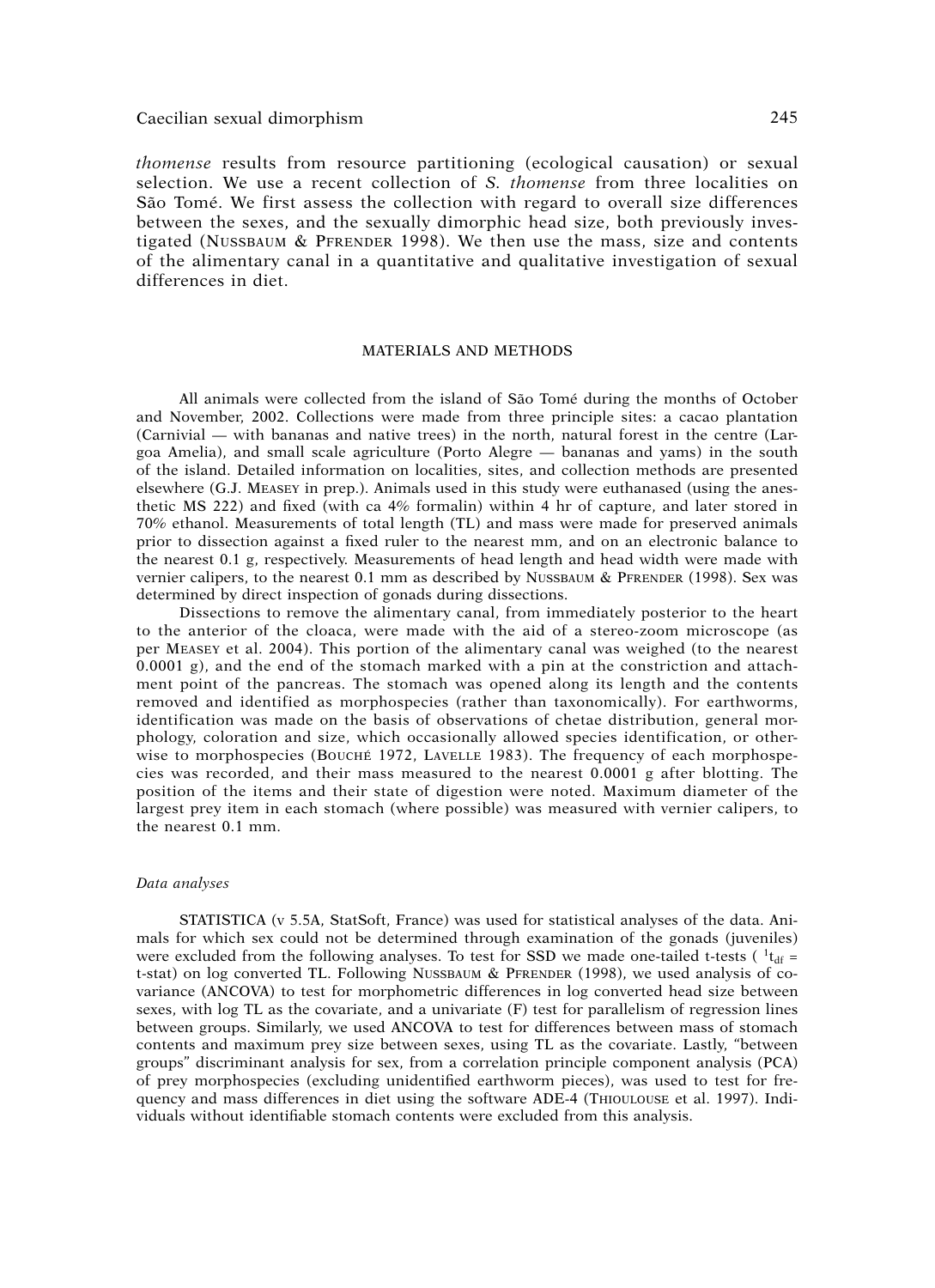## RESULTS

Numbers of males, females and juveniles found at each locality showed a heavy bias toward juveniles in the cacao plantation (Carnivial) and no juveniles in natural forest (Table 1). Sex could not be determined for animals smaller than 130 mm, and these were classified as juveniles. Juveniles were equivalent to 29% of the sample, leaving 24 females and 15 males (Table 1). Preserved caecilians were placed into the collection of the Natural History Museum, London (BMNH 2000.301-347 inclusive).

## *Confirmation of known sexual dimorphism*

Total length of females ( $\bar{x}$  256.0  $\pm$  12.0 mm) was not significantly longer than that of males in this sample ( $\bar{x}$  249.7  $\pm$  18.1 mm, <sup>1</sup>t<sub>37</sub> = 0.408, *P* = 0.343).

#### Table 1.

Numbers of male, female and juvenile *Schistometopum thomense* found at three sites on the island of São Tomé in the Gulf of Guinea. Juveniles were animals that could not be sexed, and all were < 130 mm total length.

|              | Collection dates                                                                                 | Site type               | Site position Males Females Juveniles |   |    |          |
|--------------|--------------------------------------------------------------------------------------------------|-------------------------|---------------------------------------|---|----|----------|
| Carnivial    | 30-31 October 2002 Cacao plantation                                                              |                         | $00^{\circ}22'N$<br>06°39'E           | 3 | 3  | 11       |
|              | Largoa Amelia $\begin{array}{c} 14\text{-}16 \text{ \& } 24 \text{ October} \\ 2002 \end{array}$ | Natural forest          | $00^{\circ}17'N$<br>$06^{\circ}38'E$  |   | 12 | $\theta$ |
| Porto Alegre | 2 November 2002                                                                                  | Small scale agriculture | $00^{\circ}02'N$<br>06°32'E           |   | 9  | 8        |

#### Table 2.

Analyses of covariance of morphometric measurements of male (m) and female (f) *Schistometopum thomense* and their prey. Adjusted means are converted from log results, and only presented when the test for parallelism is not significant.

| Character                | <b>Sex</b> | n  | Adjusted means<br>(mm) | $F-test(P)$<br>parallelism | $R^2$      |
|--------------------------|------------|----|------------------------|----------------------------|------------|
| Head length              | f          | 24 | 8.5                    | 0.549                      | $0.821***$ |
|                          | m          | 15 | 9.3                    |                            |            |
| Head width               | f          | 24 | 5.6                    | 0.103                      | $0.766***$ |
|                          | m          | 15 | 6.3                    |                            |            |
| Maximum prey diameter    | f          | 14 |                        | 0.02                       | 0.039      |
|                          | m          | 12 |                        |                            |            |
| Mass of stomach contents | f          | 14 |                        | 0.039                      | $0.228*$   |
|                          | m          | 12 |                        |                            |            |

 $* P < 0.05$ ; \*\*\*  $P < 0.001$ .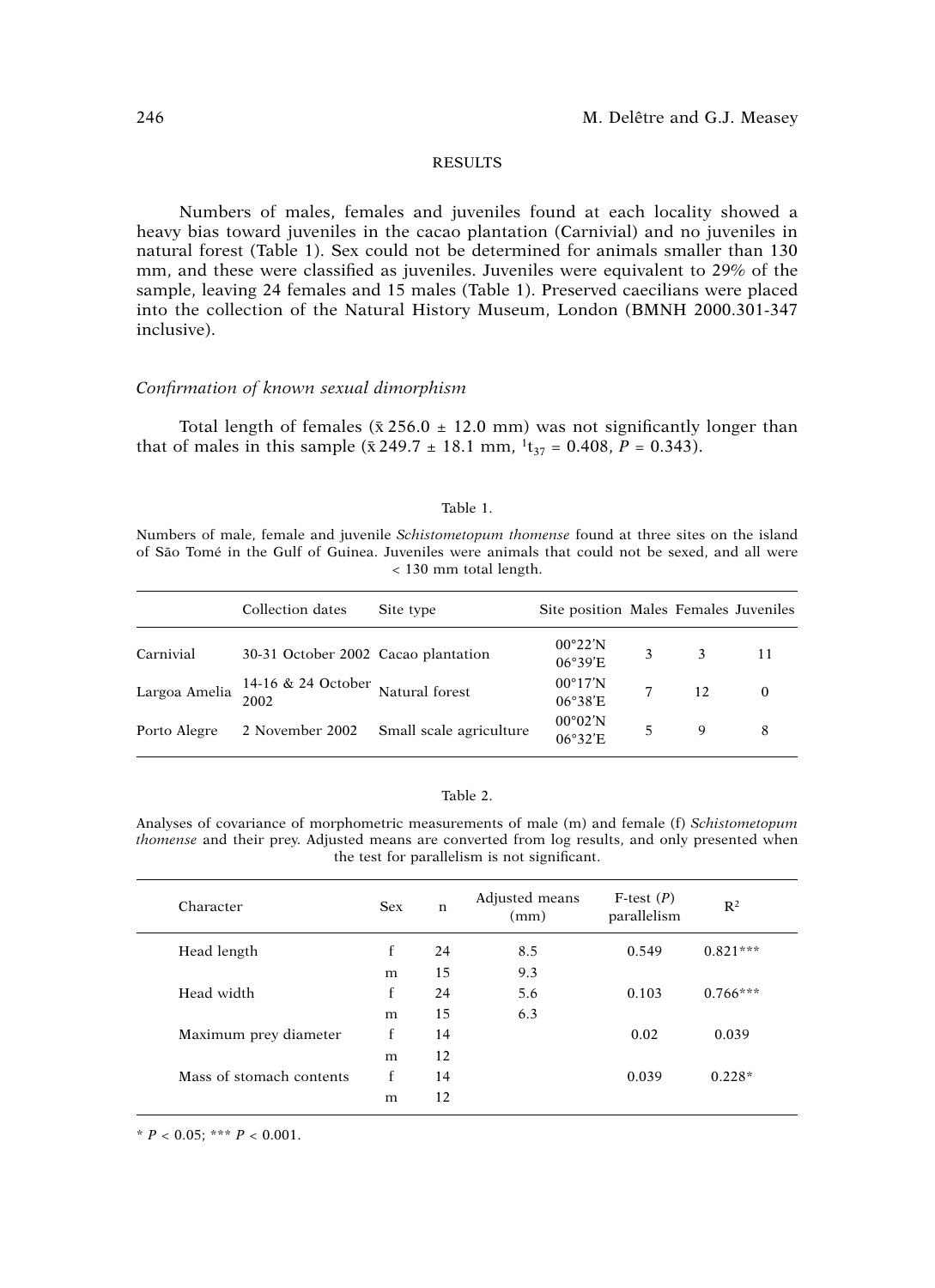### Caecilian sexual dimorphism

Fig. 1 shows the significantly greater head width (ANCOVA  $F_{1,36} = 14.02$ ),  $P = 0.0006$ ) and head length (ANCOVA F<sub>1,36</sub> = 14.79, P < 0.0005) of male S. thomense. Unlike NUSSBAUM & PFRENDER (1998), we found that univariate tests show the regression lines are parallel. Hence, from adjusted means male heads are 0.7 mm wider and 0.8 mm longer than those of females (Table 2).



Total length (mm)

Fig. 1. - Regression of (a) head length and total body length for female (filled circles: dashed line  $y = 0.023x + 2.996$   $R^2 = 0.8298$ ) and male *Schistometopum thomense* (empty squares and solid line  $y = 0.026x + 2.851$   $R^2 = 0.9512$ ; (b) head width and total body length for females (filled circles; y =  $0.017x + 1.268$  R<sup>2</sup> = 0.8536) and males (open squares; y =  $0.023x + 0.7194$  R<sup>2</sup> = 0.9084) for raw (untransformed) data. N.B. Two black squares represent a male and female that fall on the same point.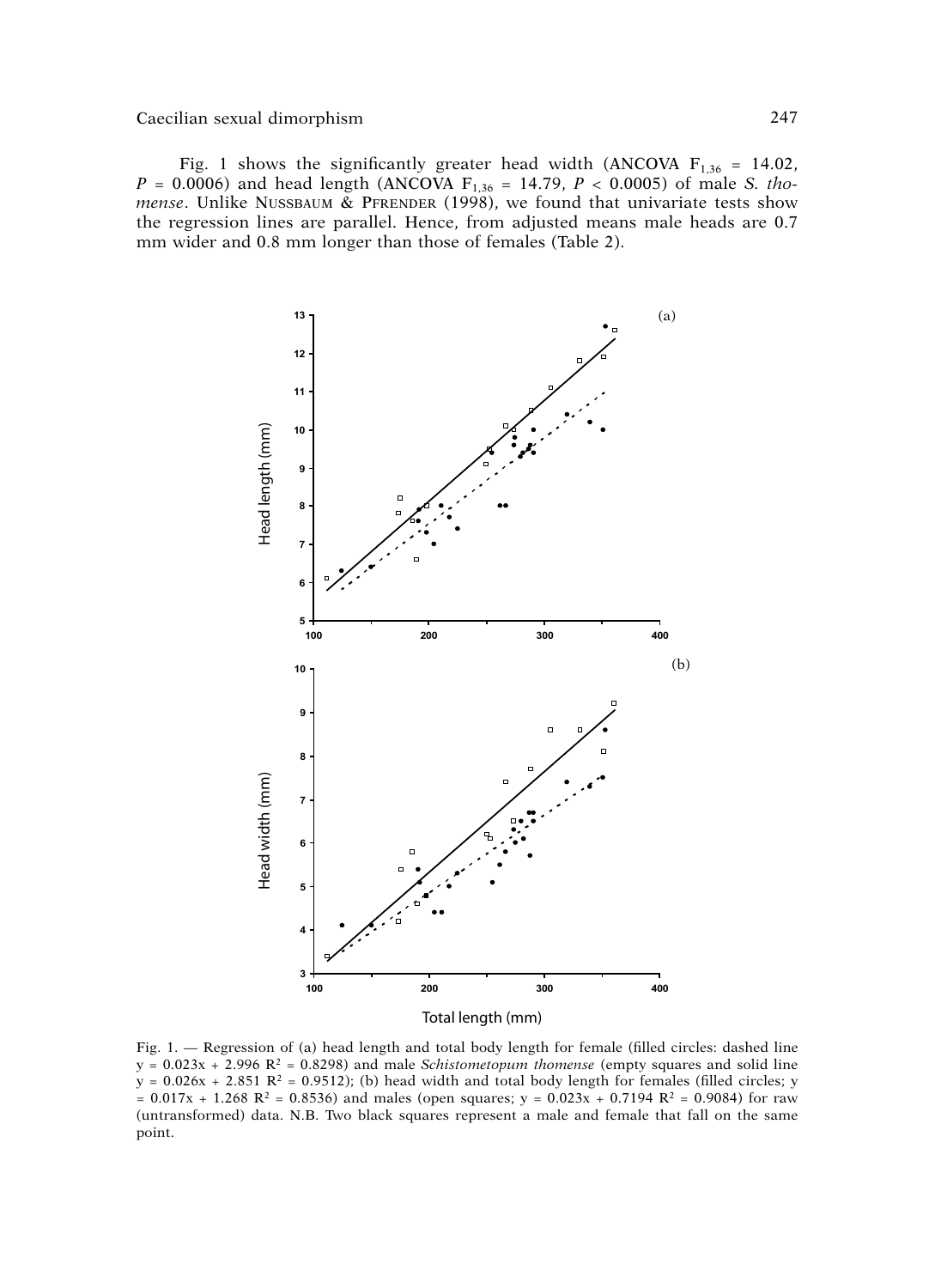Frequency and means with standard error (± SE) of stomach contents of *Schistometopum thomense* from São Tomé.

|                     |                | Females $(n = 24)$      |                | Males $(n = 15)$        | Juveniles ( $n = 19$ ) |                         |  |
|---------------------|----------------|-------------------------|----------------|-------------------------|------------------------|-------------------------|--|
| Prey type           |                | Frequency Mean $\pm$ SE |                | Frequency Mean $\pm$ SE |                        | Frequency Mean $\pm$ SE |  |
| Earthworm pieces    | 18             | $0.75 + 0.30$           | 15             | $1.00 + 0.49$           | 17                     | $0.89 \pm 0.45$         |  |
| Earthworm A         | $\Omega$       | $0 + 0.00$              | 3              | $0.2 + 0.11$            | $\Omega$               | $0 + 0.00$              |  |
| Amynthas corticis   | 13             | $0.54 + 0.29$           | 4              | $0.27 + 0.15$           | $\Omega$               | $0 \pm 0.00$            |  |
| Dichogaster greeffi | 3              | $0.13 + 0.07$           | 1              | $0.07 + 0.07$           | $\Omega$               | $0 \pm 0.00$            |  |
| Dichogaster sp. D   | 7              | $0.29 + 0.21$           | 3              | $0.20 + 0.11$           | 4                      | $0.21 + 0.10$           |  |
| Dichogaster sp. E   | 1              | $0.04 + 0.04$           | 3              | $0.20 + 0.14$           | $\Omega$               | $0 \pm 0.00$            |  |
| Earthworm F         | $\mathbf{0}$   | $0 \pm 0.00$            | $\mathcal{L}$  | $0.13 + 0.09$           | $\Omega$               | $0 \pm 0.00$            |  |
| Earthworm G         | $\overline{2}$ | $0.08 + 0.08$           | $\Omega$       | $0 + 0.00$              | 7                      | $0.37 + 0.23$           |  |
| Eurdrilidae         | $\overline{4}$ | $0.17 \pm 0.13$         | 4              | $0.26 + 0.21$           | 5                      | $0.26 + 0.18$           |  |
| Earthworm I         | $\Omega$       | $0 + 0.00$              | 1              | $0.07 + 0.07$           | $\Omega$               | $0 \pm 0.00$            |  |
| Mean earthworms*    | 30             | $1.25 \pm 0.52$         | 21             | $1.40 \pm 0.47$         | 16                     | $0.84 \pm 0.39$         |  |
| Centipede           | $\Omega$       | $0 + 0.00$              | $\mathcal{L}$  | $0.13 + 0.09$           | $\Omega$               | $0 + 0.00$              |  |
| Wasmannia sp.       | 1              | $0.04 + 0.04$           | 1              | $0.07 + 0.07$           | $\Omega$               | $0 \pm 0.00$            |  |
| Acariens            | 2              | $0.08 + 0.06$           | $\overline{2}$ | $0.13 + 0.09$           | $\Omega$               | $0 \pm 0.00$            |  |
| Unidentified larvae | 1              | $0.04 + 0.04$           | $\Omega$       | $0 + 0.00$              | $\Omega$               | $0 + 0.00$              |  |
| <b>Total others</b> | 4              | $0.17 \pm 0.08$         | 5              | $0.33 \pm 0.16$         | $\bf{0}$               | $\bf{0}$                |  |
| <b>Total items</b>  | 34             | $1.42 \pm 0.51$         | 26             | $1.73 \pm 0.53$         | 16                     | $0.84 \pm 0.39$         |  |

\* Earthworm totals and means do not include earthworm pieces.

#### Table 4.

Discriminant analysis "between test" of sex on correlation Principle Components Analysis results, 9999 replications. The ratio of total inertia and between class inertia gives the amount of variation in the data explained by the class (sex). A significant result  $(P < 0.05)$  would indicate that diets of males and females were different.

|           | Males: Females Total inertia |    | Between class<br>inertia | Ratio (% explained<br>by sex) |       |
|-----------|------------------------------|----|--------------------------|-------------------------------|-------|
| Frequency | 9:13                         | 13 | 90.72                    | 7.0                           | 0.907 |
| Mass      | 9:13                         | 13 | 76.83                    | 5.9                           | 0.768 |

# *Comparison of stomach contents*

Empy stomachs were found to account for 39% of males and 40% of females, a chi-squared test shows no significant difference ( $χ² = 0.0002$ ,  $P = 0.9899$ ). Data from these animals were removed from subsequent analyses.

Earthworms were by far the major prey item in terms of mass and frequency, accounting for 98.3% of all prey items identified in stomachs. However, nine mor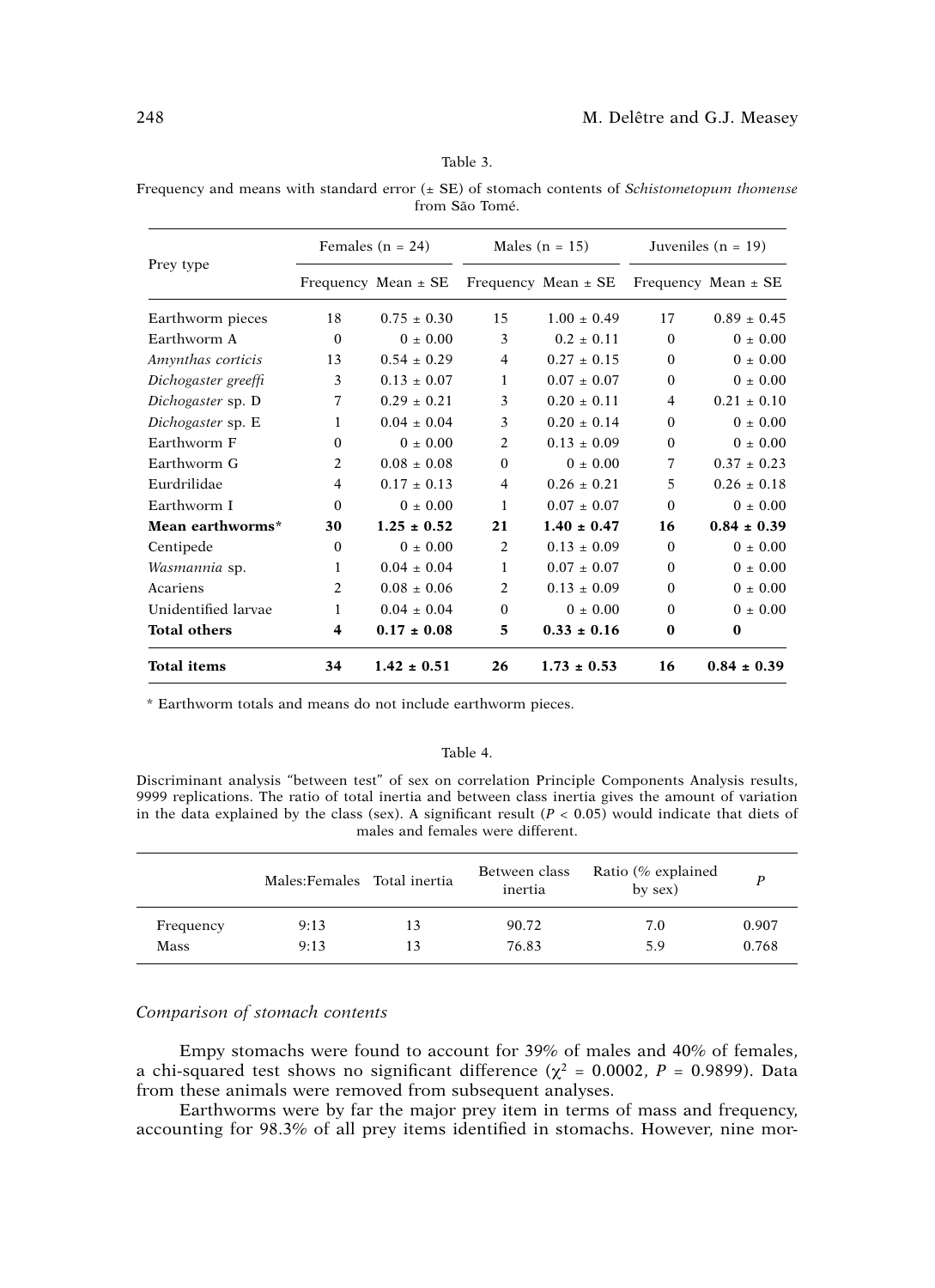phospecies of earthworms were identified as either epigeic (those that live close to the soil surface and amongst leaf litter) or endogeic (those that live deeper in the



Fig. 2. — The positive relationship between head width and maximum diameter of prey is clear for female (filled circles), but not consistent for male (open squares) Schistometopum thomense. The solid line represents parity between head width and maximum diameter of prey. N.B. Two black squares represent a male and female that fall on the same point.



Fig. 3. - The relationship between mass of prey (g, left ordinate) and maximum diameter of prey (mm, right ordinate) relative to total length of Schistometopum thomense, males (open bars) and female (shaded bars), using means and standard errors (vertical bars) taken from residuals of linear regression.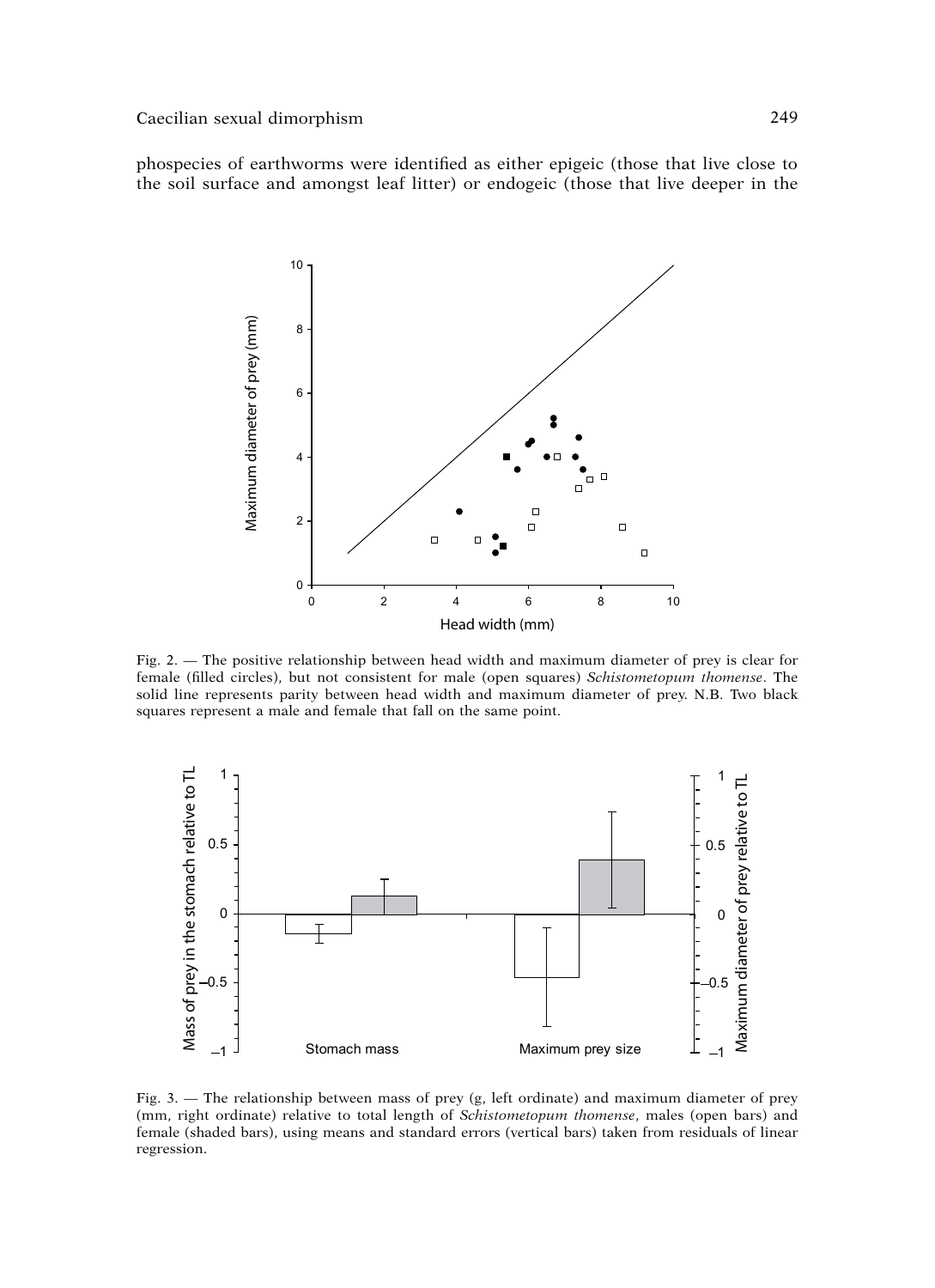soil profile). Other contents included centipedes, an unidentified insect larvae, very small orbatid mites and worker ants (*Wasmannia* sp.) (Table 3). The intestine contained mostly soil and organic matter.

Principle components analysis gave eight and nine important eigenvalues for frequency and mass of prey items, respectively. The between tests discriminant analyses gave one important eigenvalue for each test, and did not find any significant effect between male and female diets (Table 4). Sex only accounted for 7% and 6% of the variation in the dietary data (ratio of total and between class inertia) for frequency and mass, respectively.

# *Prey size and head size*

Average maximum prey size for males was smaller than for females, but the difference was not significant ( $F_{1,23} = 2.787$ ,  $P = 0.109$ ; Figs 2-3). Univariate F tests show that the regression lines for the sexes were not parallel, for maximum prey size and total mass of stomach contents, therefore neither means nor adjusted means can be given (Table 2). Regression of maximum prey size on head width was significant for females ( $R^2 = 0.458$ ,  $P = 0.0078$ ), but not for males ( $R^2 = 0.2030$ ,  $P = 0.1644$ ; Fig. 2). Mean deviations from a regression on all data show that it is males which take smaller prey than females (Fig. 3). Similarly while the total mass of prey items found in stomachs showed no significant difference ( $F_{1,23} = 1.37$ , *P* = 0.2545) between sexes, it is the females which on average have the heavier stomach contents (Fig. 3).

## **DISCUSSION**

No differences were found between the sexes for the numbers of empty stomachs, diet (by frequency or mass), or total mass of contents (Fig. 3). This data alone would be sufficient to reject the alternative hypothesis that there is resource partitioning between sexes in *Schistometopum thomense*. However this study further demonstrates, that for females, there is a significant relation between the size of the head and the maximum diameter of prey eaten, but this is not true for males (Table 2, Fig. 2); showing that, for males in our sample, a larger head size is not being used to catch larger prey. Moreover, while there is no significant difference between males and females, proportionately it is the females that have the prey with the largest diameter and heavier stomach contents (Fig. 3). Although this result does not seem parsimonious with respect to head size, when the greater relative reproductive investment of females is considered, it is easy to understand why females might be expected to consume more and larger prey items than males, especially in a viviparous species such as *S. thomense*.

There remains the possibility of a Type I statistical error ( $\alpha = 0.05$ ), and we remain critical of the low number of individuals and the single sampling period used in this study. However, we feel that our analyses are robust as we have conducted independent tests on quantity and quality of diet, finding that it is females (although not significantly) that consume the larger prey, both by size and mass. Thus we conclude that for *Schistometopum thomense* in our study there is no suggestion of resource partitioning, the so called "ecological causation" hypothesis.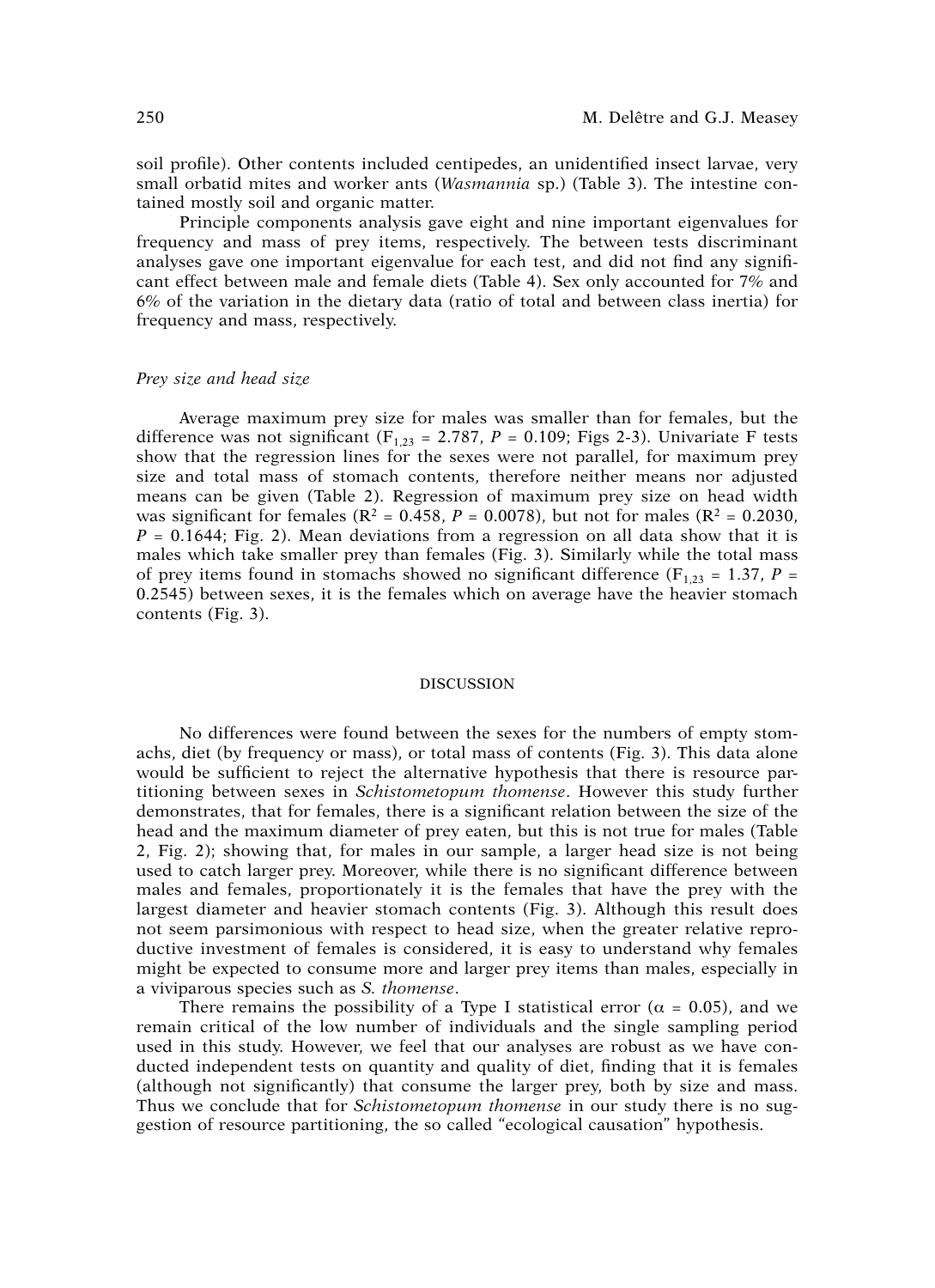# **Caecilian sexual dimorphism** 251

Rejection of the alternative "ecological causation" hypothesis in this study, does not discount further alternative hypotheses. For example, we cannot know whether the ancestors of *S. thomense*, prior to their arrival on São Tomé, existed in a habitat where male and female resources were partitioned. Evidence that this head dimorphism also occurs in *S. gregorii* might be interpreted as its presence in an ancestral condition (see NUSSBAUM & PFRENDER 1998, WILKINSON et al. 2003).

Intraspecific biting is known to occur in caecilians, with both males and females being bitten (NUSSBAUM & PFRENDER 1998, MEASEY et al. 2001). TEODECKI et al*.* (1998) have previously discussed possible reasons for such biting in *S. thomense*, including male defense of females, males stimulating females, and lastly communication, which they favoured as an explanation.

TEODECKI et al*.* (1998) demonstrated that larger head size incurs the penalty of decreased burrowing efficiency. Thus, we would predict that species with a highly subterranean lifestyle would have a less pronounced sexually dimorphic head size. Many caecilians have a complete covering of bone in their skull, others retain an orbit, and the eye is clearly visible under unpigmented skin; as found in *S. thomense*. Both larger head sizes and retention of an orbit suggest a more surface active lifestyle. Some collection sites in this study (Carnivial and Largoa Amelia) were characterized by hard mineral soils with many animals being found under leaf litter or rotten logs. However, all caecilians from the third site (Porto Alegre), were found within the softer soil there.

Despite previous studies, many factors relating to the sexually dimorphic head size in *S. thomense* remain open to question. For example, NUSSBAUM & PFRENDER (1998) found that the extent of head dimorphism varied between collection sites from North to South of the island coinciding with a change in skin coloration and patterning. That the extents to which head dimorphism and colour differences vary genetically, could be tested using molecular data. Secondly, in animals with an acute sense of smell and highly sensitive tentacles (HIMSTEDT  $\&$  SIMON 1995), it is not clear why biting would be necessary for obtaining sexual cues.

While we have a clear reason for linking the sexually dimorphic head size in *S. thomense* with sexual selection, we cannot yet be certain that there are enlarged male heads. If, as stated by TEODECKI et al*.* (1998), sexually receptive females are a scarce resource, males may increase their chances of successful copulation by holding females with their mouths, and not simply relying on their everted copulatory phallus locked inside the female cloaca (see GOWER & WILKINSON 2002). This would explain the bite marks found predominantly toward the head of female *S. thomense* by TEODECKI et al*.* (1998). For animals that are primarily surface living, shelter (such as rotting logs or dense litter with a good food supply) may have a higher resource value and this may be defended by territorial interactions between males. Field observations suggest that appropriate shelters may be limited as it is not unusual to find more than one animal beneath a large rotting log or within the litter under a large palm (G.J. MEASEY personal observation). Additionally, males might interrupt copulation by biting both copulating male and female in order to force a release. In the scenarios proposed above, a larger head size would have a clear advantage for a male in being able to hold a larger female, as well as increasing success of defending territories or attacking other males.

An important variable in this scenario is the availability of receptive females. *Schistometopum thomense* is reported as being common on São Tomé but with various densities in different habitats (HAFT & FRANZEN 1996, NUSSBAUM & PFRENDER 1998), and as yet, no quantitative assessments of abundance have been made. MEA-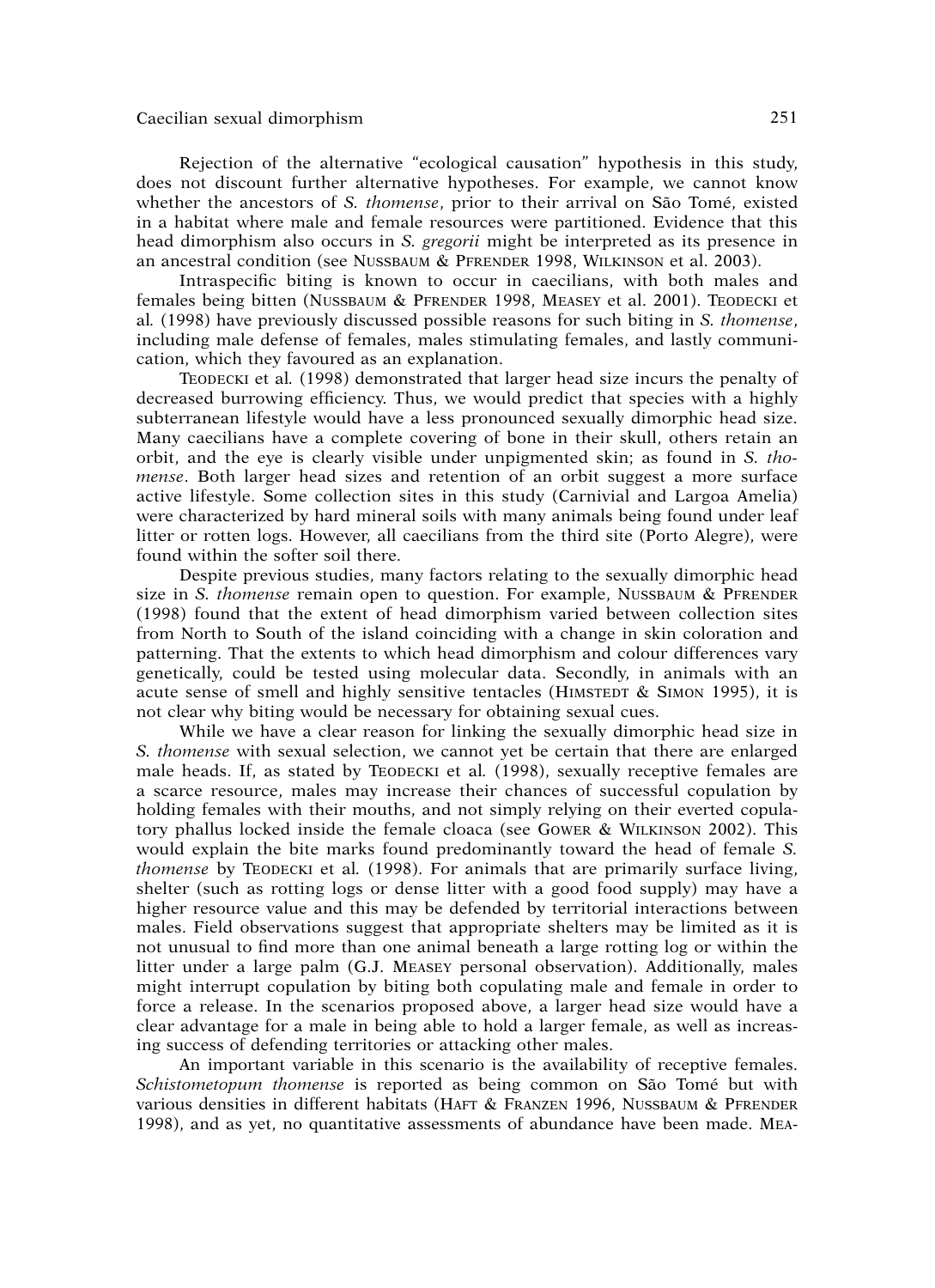SEY et al*.* (2003b) found a large variation in densities of *Gegeneophis ramaswamii* in Kerala, southern India, from 0 to 1.87 animals per  $m<sup>2</sup>$ . Factors such as territoriality may change in relation to density, as has been reported for plethodontid salamanders (MARVIN 1998). It is clear that more studies, and in particular more field work and collections of *Schistometopum thomense* and other caecilians, are needed to help resolve some of the hypotheses raised in this study. It is also evident that much more remains to be revealed about the Gymnophiona, their lifestyles, behaviours and morphological adaptations.

## ACKNOWLEDGEMENTS

Quintino Quade provided invaluable assistance to G.J. Measey in the field. Other logistical help in São Tomé was provided by Ned Seligman, Angus Gascoigne, and Stephan Cocco. Special thanks to landowners, Ecosystèmes Forestiers d'Afrique Centrale (ECOFAC) and the Ministério da Agricultura e Pescas for permission to collect and export permits. We would like to thank Csaba Csuzdi, Patrick Lavelle, Norma Gorosito, and Olivier Gaborieau for help with identifications, and to Sebastian Barot, Tim Halliday and Mark Wilkinson for comments on an earlier version of the manuscript. This research was supported through a European Commission Marie Curie Fellowship to G.J. Measey: HPMF-CT-2001-01407.

#### REFERENCES

- BOUCHÉ M. 1972. Lombriciens de France, biologie et systematique. *Paris: Annales de Zoologie — Écologie Animale. INRA.*
- DARWIN C. 1871. The descent of man and selection in relation to sex. *London: John Murrey.*
- GABORIEAU O. & MEASEY G.J. 2004. Termitivore or detritivore? A quantitative investigation into the diet of the East African caecilian *Boulengerula taitanus* (Amphibia: Gymnophiona: Caeciliidae). *Animal Biology* 54: 45-56.
- GOWER D.J. & WILKINSON M. 2002. Phallus morphology in caecilians (Amphibia, Gymnophiona) and its systematic utility. *Bulletin of the Natural History Museum, London (Zoology)* 68: 143-154.
- HAFT J. & FRANZEN M. 1996. Freilandbeobachtungen, Verhalten und Nachzucht der São Tomé-Blindwuhle *Schistometopum thomense* (Bocage, 1873). *Herpetofauna* 18: 5-11.
- HIMSTEDT W. & SIMON D. 1995. Sensory basis of foraging behaviour in caecilians (Amphibia: Gymnophiona). *Herpetological Journal* 5: 266-270.
- KRAMER A., KUPFER A. & HIMSTEDT W. 2001. Haltung und Zucht der thailändischen Blindwühle *Ichthyophis kohtaoensis* (Amphibia: Gymnophiona: Ichthyophiidae). *Salamandra* 37: 1-10.
- KUPFER A., KRAMER A. & HIMSTEDT W. 2004. Sex-related growth patterns in a caecilian amphibian (genus *Ichthyophis*): evidence from laboratory data. *Journal of Zoology* 262: 173-178.
- LAVELLE P. 1983. The structure of earthworm communities, pp. 449-466. In: Satchell J.E., Edit. Earthworm ecology. *London: Chapman and Hall.*
- LAVELLE P., BARIOS I., BLANCHART E., BROWN G., BRUSSAARD L., DECAENS T., FRAGOSO C., JIMENEZ J., KAJONDO K., MARTINEZ M., MORENO A., PASHANASI B., SENAPTI B. & VILLENAVE C. 1998. Earthworms as a resource in tropical agroecosystems. *Natural Resources Journal* 34: 26-41.
- MARVIN G. 1998. Territorial behavior of the plethodontid salamander *Plethodon kentucki*: influence of habitat structure and population density. *Oecologia* 114: 133-144.
- MEASEY G.J., GOWER D.J., OOMMEN O.V. & WILKINSON M. 2001. Permanent marking of a fossorial caecilian, *Gegeneophis ramaswamii* (Amphibia: Gymnophiona: Caeciliidae). *Journal of South Asian Natural History* 5: 109-115.